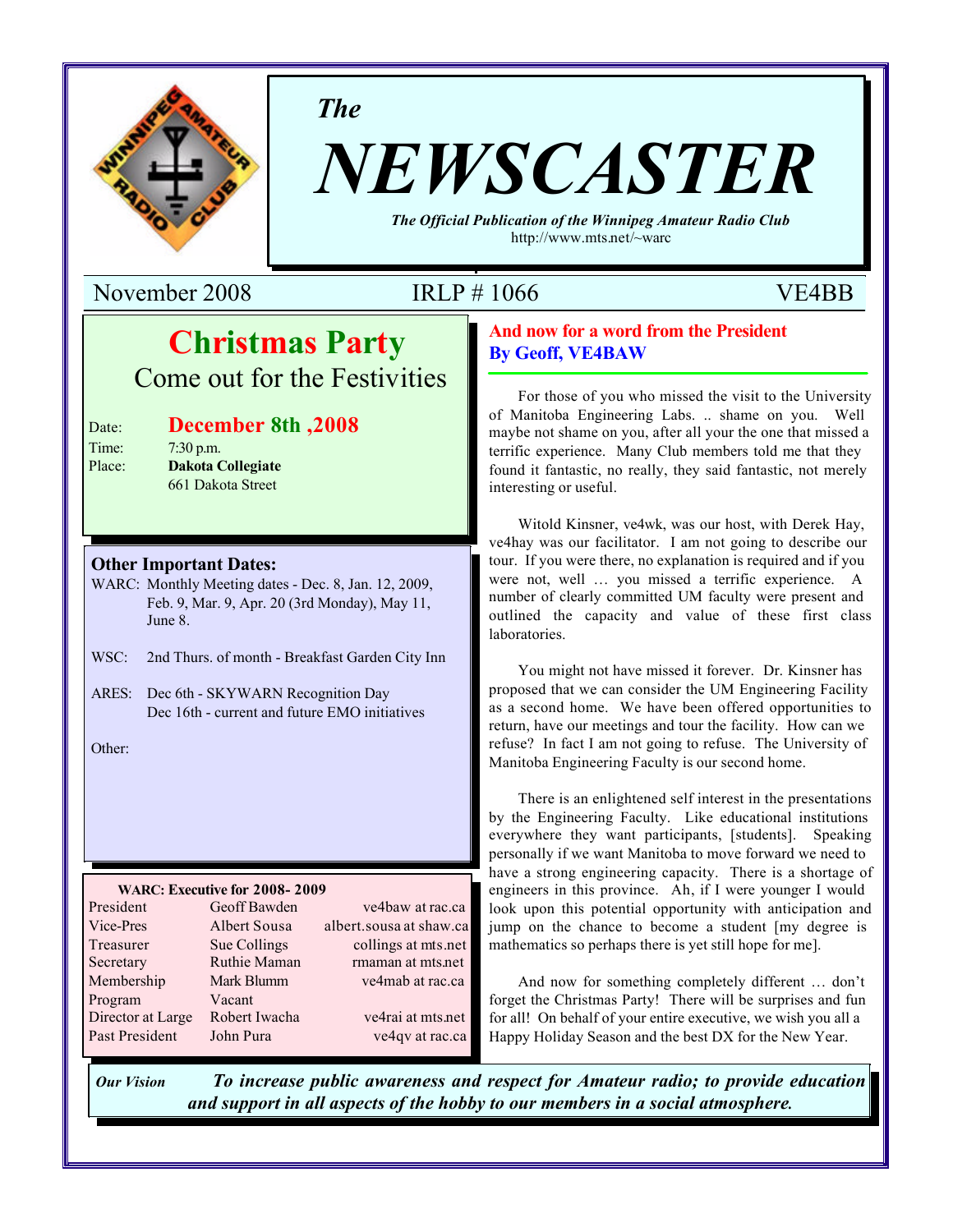| Freq        | Prov/         |                             | <b>UTC</b>         |
|-------------|---------------|-----------------------------|--------------------|
|             | <b>State</b>  |                             |                    |
| 7.055       | <b>MB</b>     | <b>Trans Prov</b>           | 17:00 local        |
| 3.747       | <b>MB</b>     | <b>Evening Phone</b>        | 19:00 local        |
| 3.937       | ND            | North Dakota                | 00:30              |
| 3.735       | <b>SK</b>     | <b>SK Public</b><br>Service | 01:00              |
| 3.750       | <b>NWON</b>   | NW Ontario                  | 01:15              |
| 3.700       | AB            | <b>AB Public</b><br>Service | 01:30              |
| 3.660       | MB, SK,<br>AB | Prairie Traffic             | 01:30              |
| 7.055       | MB            | <b>Trans Prov</b>           | 08:00 local        |
| 3.743       | <b>MB</b>     | Mb Morning<br><b>WX</b>     | 14:30              |
| 14.140      | CA            | Trans-Canada                | 18:00              |
| 7.055       |               | Aurora                      | 23:00              |
| 3.860       | <b>MN</b>     | Minnesota                   | 23:00              |
| 145.450     | <b>WW</b>     | <b>MB IRLP</b>              | 02:00<br>Wednesday |
| $147.390 +$ | <b>MB</b>     | Morning                     | 09:00 Local        |
| $147.390 +$ | <b>MB</b>     | MRS Thursday                | 21:00 Local        |
| $147.390 +$ | <b>MB</b>     | MRS Sunday                  | 21:00 Local        |
|             |               |                             |                    |
|             |               |                             |                    |
|             |               |                             |                    |
|             |               |                             |                    |

**Amateur Radio Service Centre** Industry Canad P.O. Box 9654, Postal Station T Ottawa, Ontario, K1G 6K9 Telephone: (613) 780-3333 Toll free: (888) 780-3333 Fax: (613) 998-5919 E-mail: spectrum.amateur@ic.gc.ca http://strategis.ic.gc.ca/epic/internet/insmt-gst.nsf/en/h \_sf01709e.html

**IRLP Node** 1066 145.450 MHz -600 KHz (VE4WRS) Comments or if you just want to reach us :

**Winnipeg Amateur Radio Club C/O VE4WSC 598 St. Mary's Road Winnipeg, MB R2M 3L5**

88. 88. 88. 88. 88. 88

#### **WPGARES By Jeff, VE4MBQ -Emergency Coordinator**

We skipped having a General Meeting in NOV and instead ran an Information Session for prospective members TUE 18 NOV. Approximately twenty-five local Amateurs who provide volunteer Amateur communications for the Manitoba Marathon but aren't ARES members were invited. Follow-up telephone calls were made to remind invited guests about the session (could only locate published telephone numbers for fifteen of the invitees). Ten prospective members ultimately attended the session. As EC I made a presentation addressing:

- N What ARES is (philosophy or actual group)
- ARES Role
- $\bullet$  Winnipeg ARES Inc. organizational details.

We had three "information stations" set up as well as a refreshment station. Guests could visit pre-assigned ARES volunteers to learn more about Emergency Operations, Scheduled Public Service Events or ARES Equipment. WPGARES Webmaster Don Gerrard VE4DWG did a presentation focusing on some of our permanent Emergency Stations. Thanks to our volunteers VE4s: XYL, YYL, GWN, DWG, SYM, KAZ, SE, HK, HAZ, WTF and MBQ.

Tom Mills VE4SE and Ruth Mills VE4XYL recently completed the Winnipeg Emergency Management Course offered by the City of Winnipeg Emergency Program. This course is run approximately four times per year and we generally are allotted two seats per class. Over the past three years over 16 WPGARES members have attended the WEM Course. The next course dates are 27-29 JAN, 17-19 MAR and 12-14 MAY. Any WPGARES members interested in the JAN session should let me know A.S.A.P.

VE4WWO CANWARN Net Controllers are planning to operate VE4WWO periodically through SKYWARN Recognition Day SAT 6 DEC (we're not planning to be on the air overnight this year). For additional SRD information please see the article on page 55 of the DEC 2008 QST.

Our next General Meeting is TUE 16 DEC 1900h at Sir Wm Stephenson Library 765 Keewatin Street. Don Mackinnon VE4DJ, Planning Director Manitoba EMO is scheduled to give us a presentation on current and future EMO initiatives of interest to ARES members.

## *What have you done to "promote amateur radio this week"*

 That line we credit to an old News stalwart, Peter Parker with using in his old VK1 and VK3 casts many years ago and it still stands true *-WIA*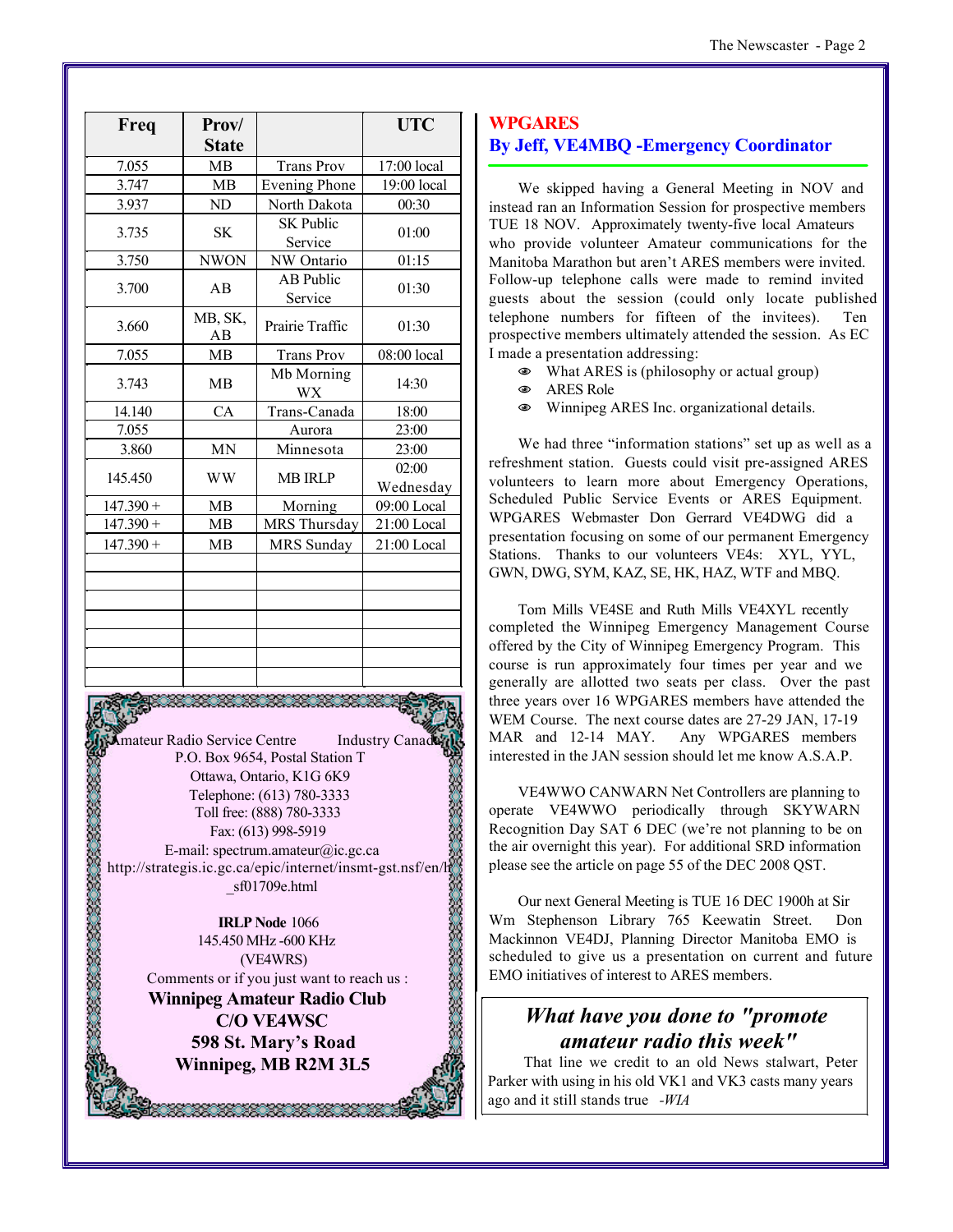### **Voice from above greets local Ham radio operators**

#### **Posted By Lake of the Woods Enterprise Staff**

*Contact with operator transmitting from space station an out of this world experience for amateur radio enthusiasts*

"This is W5KWQ Richard Garriott aboard the International Space Station does anyone copy?"

"W5KWQ this is VE3JJA in Sioux Narrows, Ontario. Yes I copy."

Amateur radio enthusiast Woody Linton has logged untold hours talking to other Ham radio operators around the world since he took up the hobby back in 1976. However, he regards this brief exchange with space tourist Garriott on Oct. 21 as among the most memorable as it was his first contact with an operator transmitting from outer space.

"There are special frequencies that amateur radio can talk on," Linton explained. "The space station transmits and invites responses and the operator speaks to people around the world. Clear as a bell."

Years ago, Linton contacted the Russian Mir space station which acknowledged the transmission via remote relay. This latest contact was the first time his call sign was answered by another person.

"It wasn't a conversation. There were a lot of callers waiting to speak to him," Linton said. "He acknowledged receiving the transmission and my making contact with the space station."

Linton prepared for the event by installing special software on his home computer which determined when the orbiting space station was within range of his radio signal. He believes the line of sight exchange occurred as Garriott was passing over Saskatchewan.

Two days later Kenora ham radio operator Chris Bigelow also contacted the space station from his own amateur radio station. From the low angle of the transmission from space, Bigelow calculated the space station was about 1,000 kilometres away, passing over Iowa.

"It was kind of exciting," Bigelow recounted of the communication. "It was a quick exchange of call signs acknowledging the official contact. He said it was his last pass over the States and he was going to pack up the radio before coming down."



As the International Space Station speeds across the sky over Saskatchewan, Woody Linton in his Amateur Radio Station speaks briefly with space tourist

Richard Garriott about the flight's progress

The following morning Bigelow admits it was odd watching the astronaut he spoke to 15 hours earlier give a press conference on CNN from the capsule recovery site in Kazakhstan. Linton and Bigelow consider themselves to be very fortunate to have made the contacts.

For space tourist Richard Garriott, operating a radio station from space is carrying on a family tradition. Garriott is the famed creator of the Ultima computer game series and son of former NASA astronaut Owen Garriott. During his career, Garriott Snr. completed two space missions, 60 days aboard Space Lab in 1973 and 10 days on the Space Shuttle Columbia in 1983. In addition to conducting experiments in the weightless environment of space, Owen Garriott operated the first amateur radio station from orbit which has become an important aspect of the American, Russian and now the International space program.

Richard Garriott became the first second generation American in space and the sixth private astronaut client of Space Adventures when he blasted off aboard a Russian Soyuz spacecraft to the International Space Station on Oct. 12.

For more information about amateur radio and how to get involved, check out the Radio Amateurs of Canada website at http://www.rac.ca Article ID# 1297438

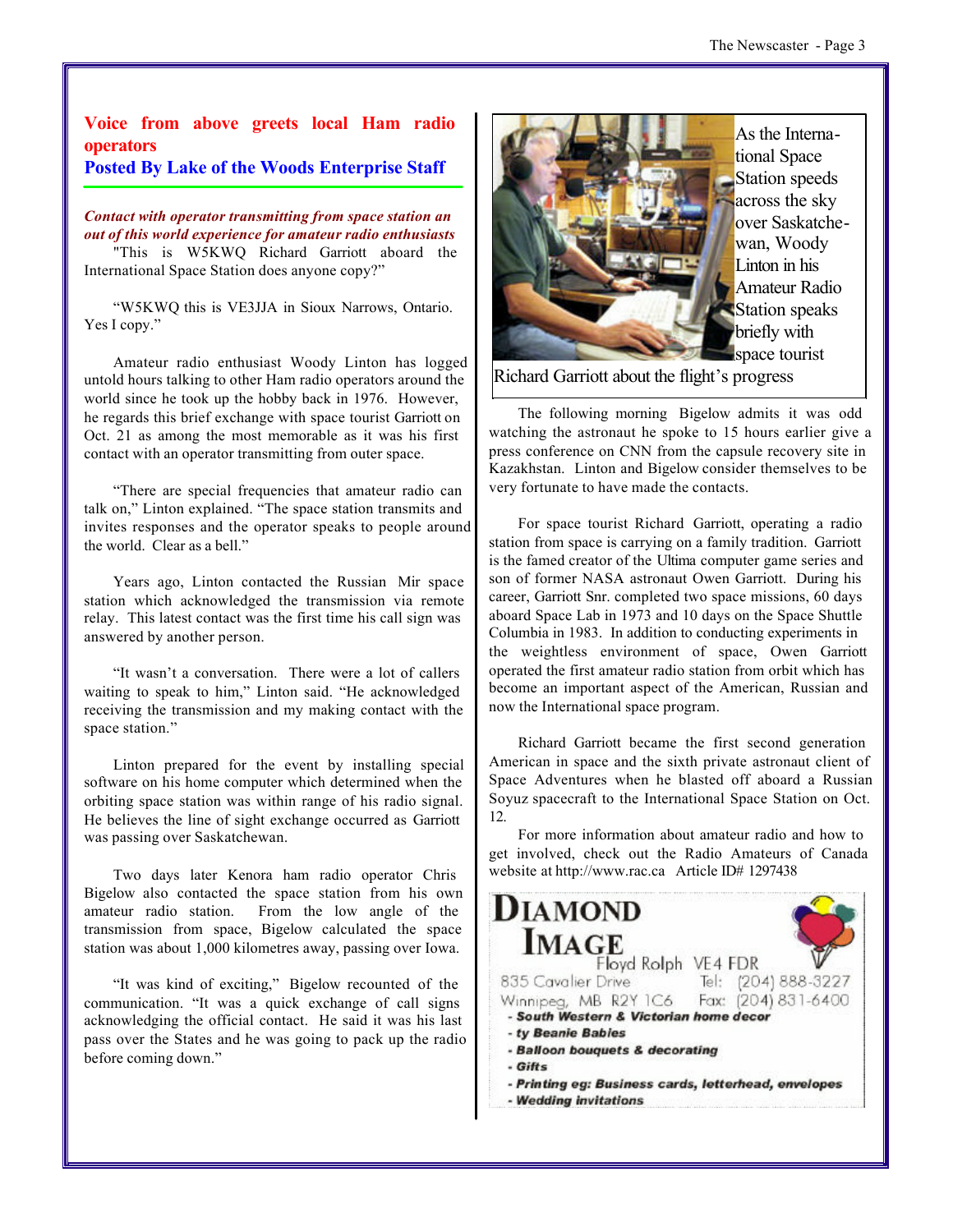#### **News from the Net**

#### *RAC Bulletin 27E*

November 3, 2008 - The Government of Ontario has tabled legislation intended to improve road safety by banning the use of some kinds of electronic devices by drivers. While the target of Bill 118 was intended to be cellular communication devices, the draft bill is written so broadly that many Amateurs are concerned that Amateur Radio mobile operation could be banned by the bill's provisions.

RAC has already taken steps to protect the interests of Amateurs in that province. RAC President Dave Goodwin VO1AU/VE3AAQ has written to Minister Bradley specifically requesting that Amateur Radio be excluded from the scope of the bill. This letter reminded the minister that similar legislation in Newfoundland and Labrador, Nova Scotia and Quebec explicitly or implicitly protects mobile Amateur Radio operation. A careful reading of the bill reveals that any exemptions will be contained in regulations. RAC will shortly meet with Ontario transportation officials to make the case for protecting mobile Amateur Radio operation. This will be done in conjunction with the Canadian Association for Rallysport (CARS) Executive Director Alastair Robertson VE3RAA .*-- RAC*

#### *RAC Bulletin 28E*

RAC Field Services Announces HF Emcomm Frequencies. As the result of extensive research, a list of designated Canadian HF Emergency Communications frequencies has been created. Radio Amateurs of Canada National Emergency Coordinator Ken Oelke VE6AFO, National Traffic System Coordinator Hew Lines VA7HU, National Amateur Radio Emergency Database Manager Drew Watson VA7DR and Special Advisor Pierre Mainville VA3PM, worked in consultation with RAC Section Managers to compile the list. Frequencies and modes of operation have been pre-determined for use of the Amateur Radio Emergency Service (ARES) during an emergency or disaster occurring anywhere in Canada. The RAC Field Services Organization reminds all operators that no Amateur Radio station or group has exclusive ownership of any frequency, although common sense and courtesy dictates that other stations would keep clear of frequencies being used for communications related to emergency or disaster operations anywhere in the world. *-- RAC*

#### *RAC Bulletin 29*

#### *Amateurs on 600 Metres*

Industry Canada has accepted an RAC proposal whereby selected Canadian radio amateurs would be permitted to operate in the vicinity of 500 KHz. These amateur operations would support Canada's efforts to action a proposal on the agenda of the 2011 World Radio Conference (WRC2011) which, if adopted, would create an amateur allocation in the 600-meter band. Industry Canada have authorized RAC to recommend amateurs who would be licensed to operate in the 504 to 509 KHz band with a maximum power of 20 watts ERP and bandwidth up to 1 KHz. Stations operating in this band would be technically operating under Special Developmental Licenses although they would all be radio amateurs. Distinct call signs would be used and the licenses would be renewable annually subject to the amateur demonstrating the research he has carried out. More information will follow shortly in the pages of TCA or via subsequent bulletins.

#### *NATIONAL HF EMCOMM FREQUENCIES*

RAC has suggested these frequencies and tactical designations for use during real or simulated emergencies. See http://www.rac.ca/fieldorg/racares.htm for ARES Info

*SSB Frequencies Tactical* 75 M - 3.675 MHz LSB Alpha 40 M - 7.135 MHz LSB Bravo 20 M - 14.135 MHz USB Charlie 17 M - 18.135 MHz USB Delta 15 M - 21.235 MHz USB Echo 10 M - 28.235 MHz USB Foxtrot *CW Frequencies Tactical* 80 M - 3.535 MHz Golf 40 M - 7.035 MHz Hotel 20 M - 14.035 MHz India 17 M - 18.075 MHz Juliett 15 M - 21.035 MHz Kilo 10 M - 28.035 MHz Lima *Digital Frequencies Tactical* 80 M - 3.596 MHz Mike 40 M - 7.096 MHz November 20 M - 14.096 MHz Oscar

17 M - 18.096 MHz Papa 15 M - 21.096 MHz Quebec

10 M - 28.096 MHz Romeo

#### *DX URLS to Change*

Latest 25 DX spots page http://www.dxsummit.fi/text/dx25.html Latest 1000 DX spots page http://www.dxsummit.fi/text/dx1000.html Latest 10000 DX spots page http://www.dxsummit.fi/text/dx10000.html

Software authors who wish to implement data exchange with the new DX Summit should visit http://www.dxsummit.fi/technical.aspx for information on data formats and URLs. *-- WIA*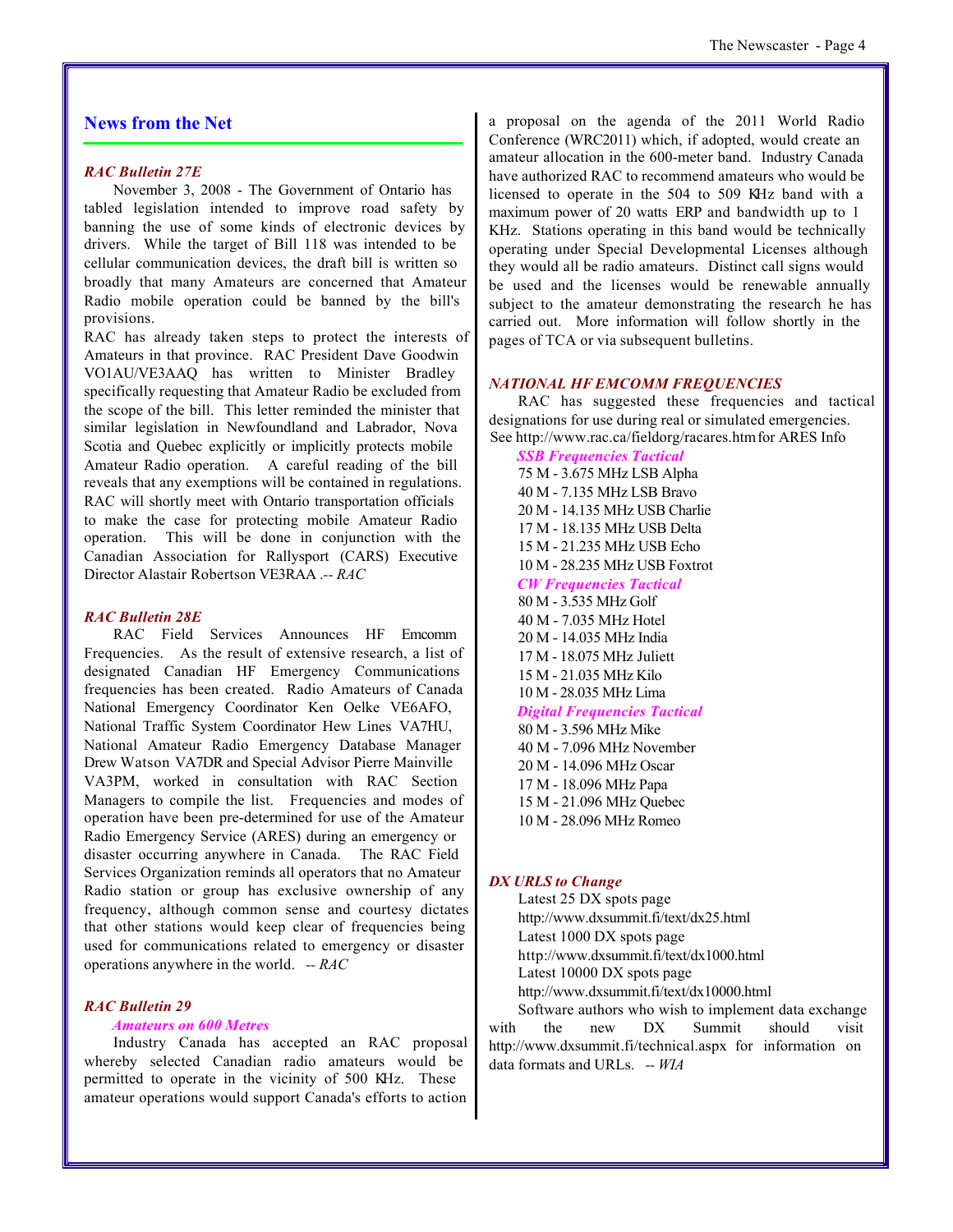#### *UPDATE ON XW-1*

We have an update on the upcoming Chinese amateur radio satellite update XW-1. According to Michael Chen BD5RV, the XW-1 will be launched into a Sun synchronous orbit to an altitude: 499 kilometres with an inclination of 98 degrees and an orbital period of 94 minutes. It will be powered by a 16 amp hour Lithium Ion battery that will recharge off solar cells that will be a part of the spacecraft. XW-1's ham radio payload will consist of a Morse beacon operating at 435 MHz plus a linear transponder for 2 meter and 70 centimeter operations and an FM repeater operating crossband from 2 meters also up to 70 centimeters. A digital store and forward transponder on these same bands round out the gear which Chen says will way in at 5 point 2 kilograms. *-- WIA*

#### *QRP OR IS THAT WSPR-ING*

We heard last week about the creator of the WSJT weak signal application well, Joe Taylor has also been busy on another application called the Weak Signal Propagation Reporter or WSPR - Whisper. Back on Friday, 31 Oct, Bob VK7KRW had a two way contact with Richard, N2JR, in Virginia, USA. on the 80M band, over a distance of 16300Kms and both stations were running 2 watts, yes, only 2 watts! Bob's antenna is an Inverted V dipole and Richard was using a Butternut ground mounted vertical. The SNR at that stage was around -25dB. Bob VK7KRW has been recently experimenting with WSPR on the HF bands (15, 17, 20, 30, 40  $\&$  80M) and he has had a number of QRP contacts into the UK, EU, JA, USA, Canada and ZL. Bob mentioned that he reduced power to 1W and he was still received by Richard but unfortunately heard nothing in return at that power level. Later that evening Bob received an email from Pat, F6IRF, who runs the WSPR net, confirming that we had set a new world distance record for a two way QRP contact on the 80M band. Bob mentioned that stations in the Northern hemisphere are desperately looking for more stations in the southern regions so if people want



something to experiment with, try WSPR. A call went out on the VK7 Regional News and records started to tumble with Dick VK7DIK making a bilateral contact with Joe Taylor K1JT over a distance of 23352 km on 40m with just 5 watts. Congratulation to Bob, Richard, Dick and Joe. The powers just keep reducing and distances just keep increasing. Larry WB3ANQ was able to get through to VK6DI using just 5mW (+7dBm) over a distance 18615 Km. WSPRnet.org has all the information required and links to the software. URL is: http://wsprnet.org/drupal/ *--WIA*

#### **Maples Collegiate launches Balloon By Jeff Cieszecki**

The mission of BCube 2008-B was a huge success. We continued to work out launch and tracking procedures, a constant learning curve (that we are keeping up with). From a HAM radio perspective, we have generated interest with staff and students in the school by sharing what we have and continue to do with our WinCube Project. We will continue to draw students and staff into the project, with hopefully more students and staff getting their amateur radio certification to become fully immersed in our project work. small steps.

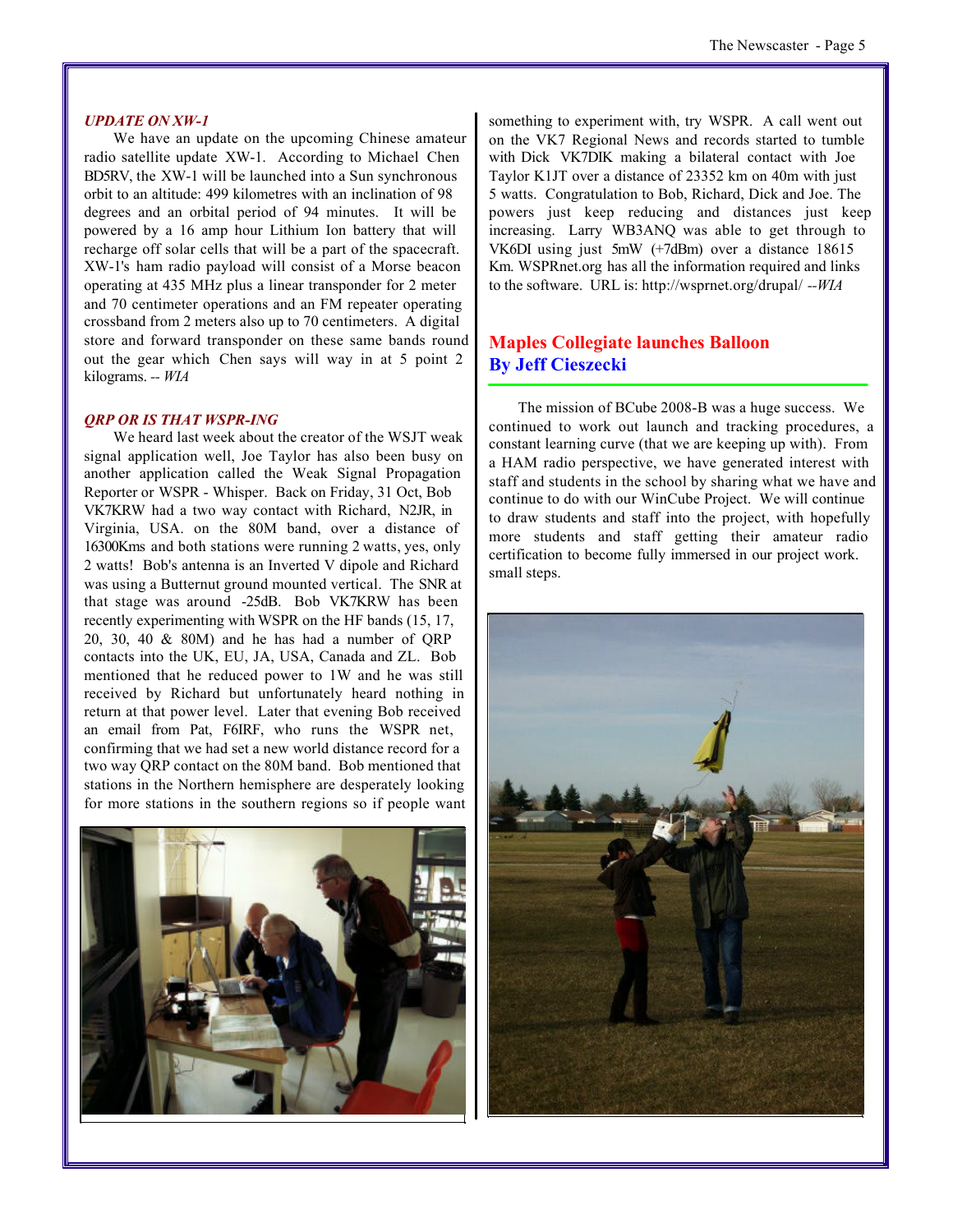#### **OPERATING PRACTICE Extracted from a document by Mark - ON4WW**

Who among us has obtained his driving license by merely taking a theoretical exam ? Nobody has. In Belgium, until the basic ham license came along, there has never been any form of education on how to make a QSO. After the theoretical exam the newborn licensees are unleashed on the ham bands. The resulting operating was not always nice to listen to. In the analogy of taking a driver's exam, imagine you only take a theoretical exam, get your driver's license, and then you can hit the roads and drive a vehicle which you have never steered before. Well, this is exactly what is happening with hams.

During the first years as a ham the author, just as anybody else, has made mistakes (he still does, but much less). With this article he wants to give a boost to both newcomers and old-timers to quickly sound as a 'pro' on the bands. The mistakes he made originated many times by listening to the 'not so good' operating practices of some of the old-timers. They are not to blame. Clear guidelines on how to communicate on ham bands have never existed.

One must not underestimate the importance of good operating practices. In the end, all our transmissions can be intercepted by anybody, be it hams, listeners, official observers, etc. The technical aspect of our hobby is one matter. If we use our equipment and make on the air contacts, we enter the second matter, i.e. we represent our nation on the airwaves; we are very visible.

To make successful transmissions on any frequency and in any mode some simple rules must be observed. Would you please follow me in the quest for good 'Operating Practice'?

#### *1. HAM LANGUAGE*

Know the 'Ham Language'. Get acquainted with the correct Amateur Radio Language. Don't say 'Radio four', but 'readability four'. Master the phonetic alphabet, CW abbreviations, the Q code and the number code (73/88) as if they were a second mother language before getting on the air.

Always use the phonetic alphabet in a correct manner: A is Alfa, and not Alabama. This will be further discussed in chapter 8 (PILEUPS).

#### *2. LISTEN*

As a new ham you'd like to start transmitting as soon as possible, of course. Take it easy, take your time, stay away

from that microphone, morsekey or keyboard. First get comfortable with ALL the functions of your transmitters/receivers before attempting any transmissions. The transmit part needs special attention, as it is here one can make his first 'on the air' mistakes.

Initially learn to LISTEN. Whoever listens at first, will be much more successful in making good and enjoyable contacts. The chapter PILEUPS deals in depth with this important issue.

#### *3. CORRECT USE OF YOUR CALLSIGN*

Use your callsign in a correct way. You have to take a serious exam in order to enjoy this hobby. Be proud of your callsign, it is unique. Only if you use it in a correct way are you making legal transmissions. Ever hear the callsign 4ZZZZ on VHF? As far as I'm aware of, we are dealing with a transmission from a station from Israel and not from Belgium. ON4ZZZZ is the correct callsign. A callsign comprises of a prefix AND a suffix. Even on the HF bands this reprehensible practice can be heard. For analogy, if your car has been stolen, will you report half of the alphanumerics of the number plate to the police, or the complete lot?

#### *4. BE POLITE*

This is the shortest but undoubtedly most important chapter in this document. At all times, be polite! Your transmitted signal is being heard by a lot of folks and agencies. We'll elaborate on this issue in the 'Conflict Situations' chapter. You'll go a long way by being polite, in our little ham world or in the outside world.

#### *5. SOME TIPS FOR MAKING VHF/UHF REPEATER CONTACTS*

A lot in the following chapters is dedicated to specific situations while chasing for DX contacts (long distance) on the HF bands. A majority of these points also apply when working on the VHF/UHF bands.

Specifically, on the VHF/UHF bands the use of repeater systems (relay stations) is primarily intended to increase the operational range of mobile and portable stations. Fixed station operators should keep this in mind. If two fixed stations can make a two-way contact without the use of a repeater, why would it be opportune for them to use a repeater for a long winded QSO?

Whoever makes use of a repeater must take into account he has not the 'monopoly' on its use. This applies in fact for contacts on all frequencies. On non-repeater frequencies the 'first come, first served' (and somehow 'keep') principle is used. On repeater systems this principle should not prevail.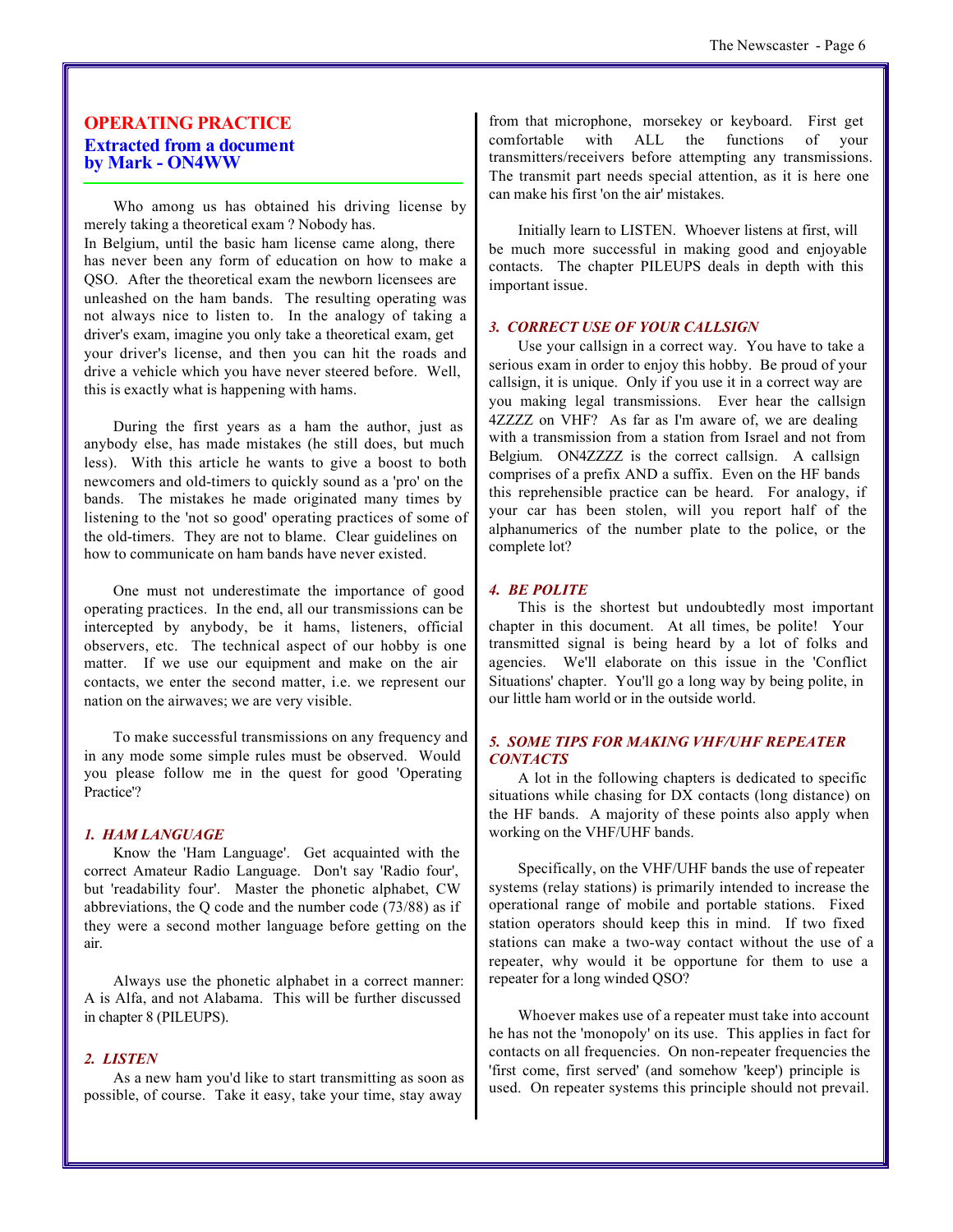Everybody must get a shot at this very useful medium, especially the mobile and portable stations.

During a repeater QSO, it is a good (almost imperative) habit to leave a short pause in between 'overs'. In that way, someone else can make a quick call or intervene in the ongoing QSO. By immediately pressing the PTT (Push to Talk) button after an over, this possibility is effectively prevented. Think about it.

#### *6. HOW TO MAKE A QSO? WHAT CAN I TALK ABOUT?*

Some newcomers are astonished during their first encounters on the ham bands by the many QSOs in which only the callsigns and reports are exchanged. It doesn't have to be this way, of course. In the beginning I disliked this myself as I enjoyed long and elaborated QSOs. I was a real 'ragchewer'. There is nothing wrong with that. However, in time though I switched from long to very short QSOs. Everyone has their own preference.

Although we exercise a mainly technical hobby, our QSOs do not have to be limited to purely technical matters. A healthy balance is necessary. Radio amateurism is not intended to chit chat about groceries. Let your common sense be your guide.

Topics we must avoid include religion, politics and of course commercial advertisements. It is also forbidden to broadcast, ie. one way transmissions of either long winded announcements or music programs.

The Belgian basic license manual implements for the first time an 'Operating Practice & Procedures' chapter and explains how to make a QSO. What follows is a concise repetition and some additions:

- a. Before commencing a transmission on a given frequency, always check thoroughly if this frequency is in use by other stations;
- b. If the frequency is clear, call CQ (general call -CQ possibly derives from 'I seek you'-. Pat, W5THT has the following explanation on CQ from the pre-wireless days). See Chapter 7 'How to call CQ?' which expands in detail on the proper way to CQ;
- c. The sequence on how to place callsigns during a contact is straightforward; first name the callsign of your counterpart, then yours. Example (you are ON4ZZZZ): 'Thanks OM, microphone back to you. ON4XXXX (de) ON4ZZZZ' (end of your transmission). An easy way to remember this: you always have to be polite.
- d. Always end a transmission with your callsign. If making many short transmissions during a QSO,

identify with your callsign at least once every five minutes (some countries: 10 minutes);

- e. Leave a short pause in between 'overs'. In that way, someone else can make a quick call, or intervene in the ongoing QSO. Keep in mind that one day 'you' may be the one receiving a distress call! Be ready for it.
- f. Do not elaborate about a zillion things during one over. Keep your transmission short and concise as to give your counterpart ample time to respond to your topics before he forgets about what you were actually talking. Remember many times you are talking to someone in a language that is not their native tongue. Give them time to comprehend what you are saying;
- g. On phone, say 'over' when you hand over the microphone to your counterpart. In amateur radio this is strictly not necessary, but often handy. Experience will teach you when to use 'over' and when not;
- h. On CW, end your transmission during a changeover with the letter K (from 'Key'). Also 'KN' can be used; this is more specific and means you only want to hear the station whose callsign you just sent to come back to you;
- i. On CW the end of a QSO is marked by the letter string 'SK' ('Stop Keying'). The QSO is completely finished after you sent 'SK';
- j. On phone a QSO is never ended with 'over and out'. Either say 'over' during a microphone handover, or say 'out' at the very end of the QSO, which is then completely finished.

Someone brought the following to my attention. As amateurs progress in their 'ham career' they seem to forget they were once newcomers themselves. Indeed, one can often hear amateurs call 'CQ DX' on the HF bands, after which they are called by a 'local' station (which is no long distance for them at that moment). Often this local operator gets a verbal beating and is left behind in disbelief or anger. This cuts both ways. The local newcomer should understand that if someone calls 'CQ DX' he shouldn't call that station at that point in time. On the other hand, the experienced ham should remember his early days when he did exactly the same because he wanted to work 'a new one', and be considerate towards the newcomer.

In such a situation I usually give a short report, log the station and tell him that I'm actually looking for DX. The newcomer usually understands the hint and will pay better attention next time, while he's still happy to have logged a new one... and that's what counts! So... give everybody a chance for a QSO and don't forget your early days!

## **Amateur Radio** ~ *A Community Resource*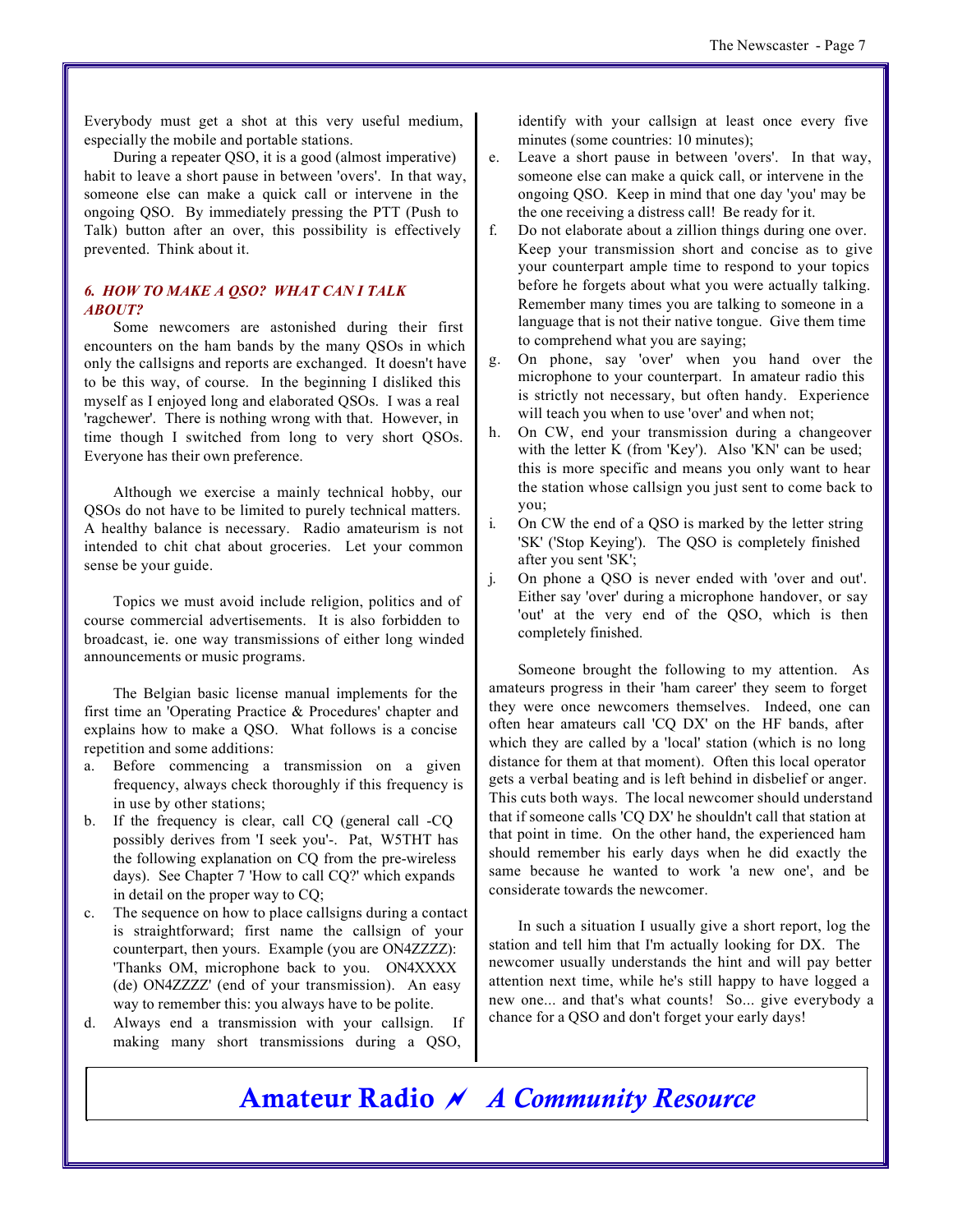#### *7. HOW TO CALL CQ?*

Make sure the frequency you want to use is clear. You don't do this by mere listening but also by effectively asking if that frequency is in use. For example, on SSB after having listened for a while, ask 'Is this frequency in use?', followed by your callsign. If no response, repeat this question, followed by your callsign. If again no response, the frequency is yours to call CQ.

On CW and RTTY send 'QRL?'. Some think a 'question mark' is sufficient. It is not as it can be confusing. If on a given frequency there is ongoing traffic (which you don't hear), someone else on that frequency may interpret your question mark as if you are asking for the callsign of a station on that frequency. A 'cop' scenario may arise (see chapter 12).

'QRL?' cannot be misinterpreted by anyone, it means you want to know if that frequency is clear for you to use. A question mark in this situation is meaningless and may mean several things.

On CW you get possibly one of the following answers if the frequency is in use:

- a. R (Received-Roger)
- b.  $Y$  (Yes)
- c. YES
- d. QSY

If by coincidence you landed on a 'hot frequency' (especially if used by a DXpedition or a rare DX station), chances exist you may get shouted at. Don't worry, don't react, just move to another frequency. Or figure out -by listening, not by asking- who the 'DX' is and work him.

Lots of problems can be avoided by following the first rule of operating (whether casual or DX): LISTEN. This golden rule used in combination with the magic word 'QRL?' will keep you out of trouble if you are looking for a clear frequency to call CQ.

- a. When calling CQ, don't do as follows: call CQ ten times, followed by your callsign twice and then listen. Better to do this: call CQ twice and give your callsign ten times (I exaggerate, four times is sufficient!).
- b. The most important aspect when calling is not the word CQ, but your callsign. If conditions aren't too good, it is important the station at the other side of the globe (yeah, cool!) hears your callsign rather than the word CQ. Too many times I've heard operators call CQ 15 times, give their call once, and then say 'listening for any call now'. This is senseless.

Practice makes perfect. If you are not experienced, listen for a while to others to sharpen your teeth. You will quickly develop your own stye to make successful and pleasurable QSOs.

#### *8. PILEUPS*

Once bitten by the DX chasing bug, you will frequently enter PILEUPS. When a rare DX station appears on the bands he quickly will raise a large group of amateurs wanting to work him. At the end of a QSO the crowd starts calling the DX station instantaneously and all stations call on top of each other. This is called a 'pileup'.

Not only rare resident DX stations generate pileups. Quite often DXpeditions are organized to activate countries (entities) where ham radio is almost non-existent or to uninhabitated islands. The purpose of these expeditions is to contact as many hams worldwide in a short timespan. Obviously contacts with these expeditions should be AS SHORT AS POSSIBLE in order to give as many people as possible a shot at a new one. Hence, the expedition operator is not interested in your QTH, equipment or name of your dog.

What is the best way to get as quickly as possible in the log of a rare DX station or Dxpedition?

#### **LISTEN LISTEN and then LISTEN again**.

And, why should I listen? Because those not listening won't be as successful.

Indeed, by careful listening an operator will have more success in breaking through a pileup and log the rare DX faster.

By listening, one gets acquainted with the behavior of the DX station and the rhythm in which he works. Also you will find out if the DX works SPLIT. During the listening period you have ample time to check and doublecheck the send and receive parts of your station:

- a. correct choice of antenna?
- b. SPLIT function activated?
- c. Transmitter (and amplifier) correctly tuned on a CLEAR frequency?

Often this last part is done ON the frequency of the DX station! Bad! This results in a reaction by the so called 'COPS' (see chapter 12) and spoils the pleasure of many because the DX station can't be heard anymore.

a. Before making any attempt to transmit: be sure you heard the DX station's callsign correctly.

We often enter a pileup following a spot from a DX Cluster. Often the spot is incorrect! Make sure you heard the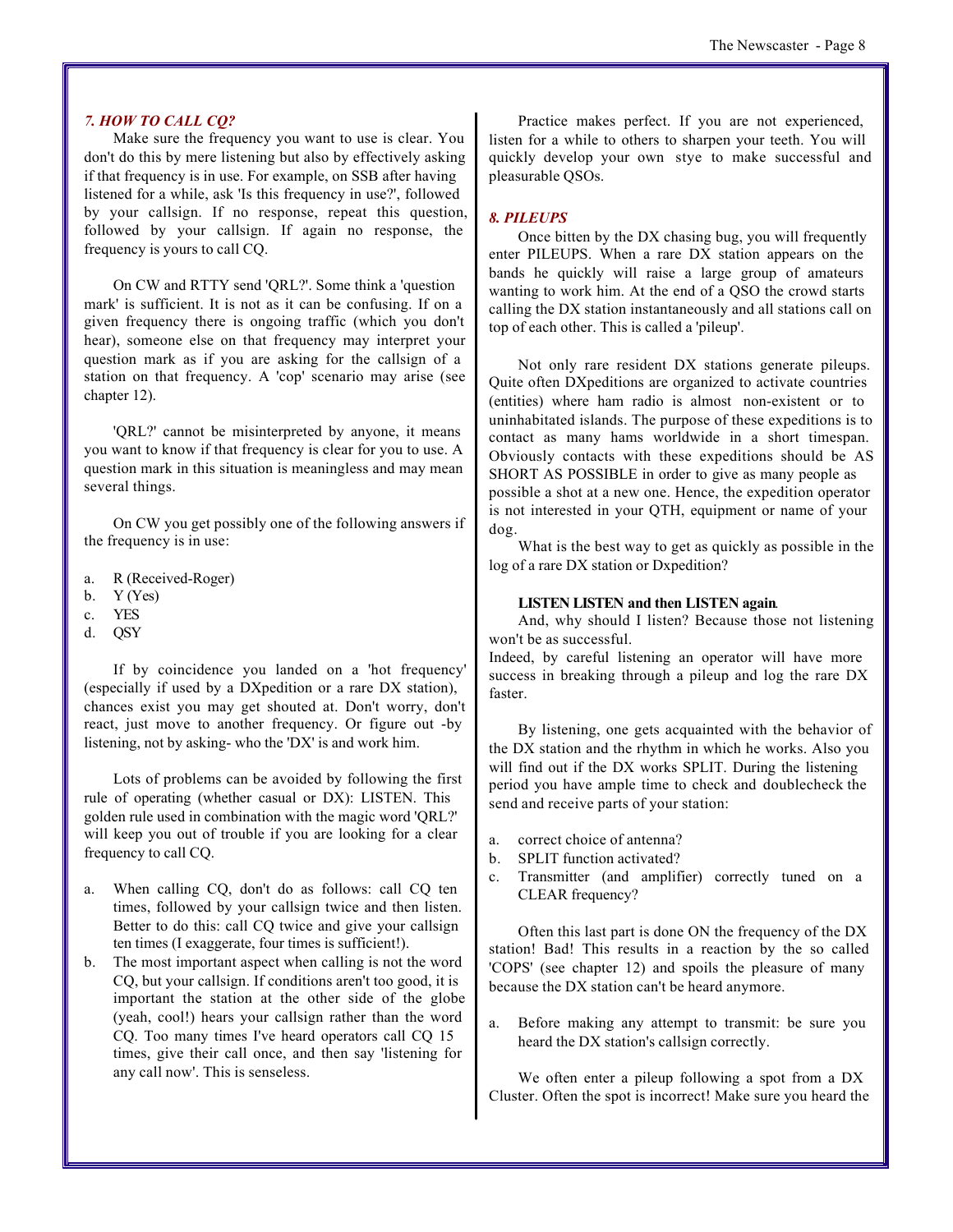callsign of the DX correctly. This will prevent you from receiving the much feared return QSL card with the message 'NOT IN LOG', 'NON EXISTING CALL' or 'NOT ACTIVE THAT DAY'.

An experienced DX station will turn to SPLIT operation if he perceives too many stations are calling and the pileup becomes unmanageable. By working SPLIT his transmit frequency stays clear and the callers will hear him well.

A not so experienced DX station will continue working SIMPLEX and finally goes QRT because he can't control the pileup anymore.

In such a situation, you yourself can play an important role during your QSO with the DX station. Gently suggest to him the time has come to switch to SPLIT operation (of course only if there are too many callers!). The other DXers will be grateful if you manage to persuade the DX station to change to SPLIT mode!

Here are most of the different pileup situations:

-- Continued next month.

#### **Contest Calendar**

#### *Extracted from http://www.sk3bg.se/ & http://www.hornucopia.com/contestcal*

#### *December*

|                                          | 0200Z | Dec 2  |
|------------------------------------------|-------|--------|
|                                          | 0000Z | Dec 4  |
| CW/SSB/FM/Digi                           | 1800Z | Dec 4  |
|                                          | 0230Z | Dec 5  |
|                                          | 2200Z | Dec 5  |
| <b>RTTY</b>                              | 0000Z | Dec 6  |
| CW<br>Great Colorado Snowshoe Run        | 0200Z | Dec 6  |
|                                          | 0400Z | Dec 6  |
| And                                      | 0430Z | Dec 6  |
| And                                      | 0500Z | Dec 6  |
| And                                      | 0530Z | Dec 6  |
|                                          | 1600Z | Dec 6  |
| NAQCC Straight Key/Bug Sprint<br>CW      | 0130Z | Dec 10 |
| NA High Speed Meteor Scatter Rally       | 0000Z | Dec 11 |
|                                          | 0230Z | Dec 12 |
| CW/Phone                                 | 2100Z | Dec 12 |
| CW/Phone                                 | 0000Z | Dec 13 |
|                                          | 0000Z | Dec 13 |
| <b>MDXA PSK DeathMatch</b><br><b>PSK</b> | 0000Z | Dec 13 |
| <b>SKCC</b> Weekend Sprintathon          | 0000Z | Dec 14 |
| Lighthouse Christmas Lights QSO<br>All   | 0001Z | Dec 13 |
| CW/SSB/Digi                              | 1700Z | Dec 13 |
| CW/SSB/Digi                              | 0600Z | Dec 14 |
| SSB                                      | 1400Z | Dec 14 |
| cw                                       | 1515Z | Dec 14 |
| CW/Digi/SSB                              | 1900Z | Dec 17 |
|                                          |       |        |

| <b>NCCC Sprint</b>                   |             | 0230Z | Dec 19       |
|--------------------------------------|-------------|-------|--------------|
| AGB-Party                            |             | 2100Z | Dec 19       |
| Russian 160-Meter                    |             | 2100Z | Dec 19       |
| MDXA PSK DeathMatch PSK-31/PSK-63    |             | 0000Z | Dec 20       |
| Russian Digital + SSTV               | Digi        | 0000Z | Dec 20       |
| OK DX                                | <b>RTTY</b> | 0000Z | Dec 20       |
| Lighthouse Christmas Lights          |             | 0001Z | Dec 20       |
| "Memory Lives Forever"               | CW/SSB      | 0500Z | Dec 20       |
| Croatian                             | CW          | 1400Z | Dec 20       |
| International Naval                  |             | 1600Z | Dec 20       |
| Feld Hell Sprint                     | HELL        | 2100Z | Dec 20       |
| <b>ARCI Holiday Spirits Homebrew</b> |             | 2000Z | Dec 21       |
| Run for the Bacon QRP                |             | 0200Z | Dec 22       |
| <b>SKCC Sprint</b>                   |             | 0100Z | Dec 24       |
| SSA Jultest (1)                      | CW          | 0800Z | Dec 25       |
| SSA Jultest (2)                      | CW          | 0800Z | Dec 26       |
| <b>DARC</b> Christmas                |             | 0830Z | Dec 26       |
| <b>RAC Winter</b>                    |             |       | 0000Z Dec 27 |
| <b>Stew Perry Topband Challenge</b>  |             | 1500Z | Dec 27       |
| Original QRP                         |             | 1500Z | Dec 27       |
| <b>RAEM</b>                          |             | 0200Z | Dec 28       |
|                                      |             |       |              |

#### *January, 2009*

| <b>ARRL Straight Key Night</b> |                | $CW$ 0000 $Z$ | Jan 1 |
|--------------------------------|----------------|---------------|-------|
| Happy New 21th Century         | $CW/SSB$ 0000Z |               | Jan 1 |

# ta arab arab arab arab ara **The Christmas Party**

So far all seems to be going ahead for the Christmas Party. The party is on the 8th of December. The next WARC meeting. I would like to thank those that have stepped up to help. As of now there is going to be a reading done by Adam. David will be having a visit from a friend. There is also a best decorated hat/handy talky contest. There is some very cool prizes for this. The prizes are supplied by VE4HK Dick. In the season of giving. There will be a quest speaker. Her name is Tamara Mares. She is trying to help the world one step at a time. She will be talking about various organizations, and up and coming Missionary work to Cuba. Could use some help, with the entertainment and food. For the entertainment, well if you an play a tune, or a musical instrument. And would like to show another side, let me know. This could include any sort of skit. Or if everyone wishes to just have a meet and great, let me know. If any one wishes to help with food or entertainment, give me a call, at 669-4260.

お病者病者病者病者病者病者病者病者病者病者